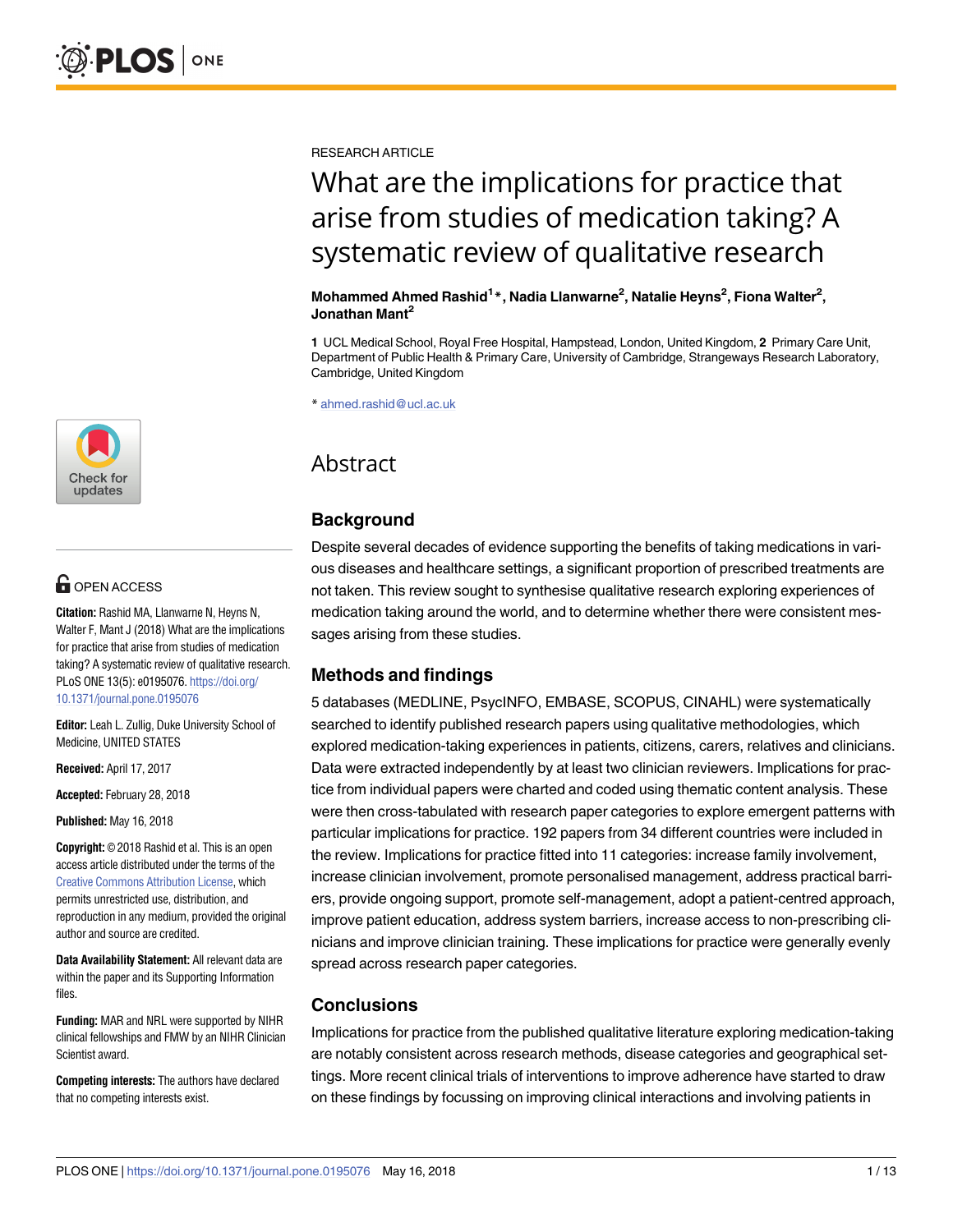<span id="page-1-0"></span>healthcare decisions. Promoting patient education and self-management have been widely advocated, and improvements at a system level have been frequently cited in studies from developing countries and those relating to communicable diseases. Regardless of the setting, clinicians and policymakers around the world can focus efforts to improve medicationtaking by considering a number of consistently emerging findings.

## **Background**

Although there is often uncertainty from patients about the benefits of medication taking in particular clinical scenarios [\[1](#page-9-0), [2](#page-9-0)], there is a large body of robust evidence to support their use in a range of diseases and health settings  $[3, 4]$  $[3, 4]$  $[3, 4]$  $[3, 4]$ . However, it is also well recognised that medications are frequently not taken as advised and often not taken at all [\[5](#page-10-0)]. For example, in cardiovascular disease prevention, about 40% of individuals do not adhere well to prescribed medications, and this poor adherence is associated with high morbidity and mortality [\[6\]](#page-10-0). Many interventions have been tested in randomised controlled trials to address this issue. Although there have been notable individual successes with such interventions, the results have overall been disappointing [[7](#page-10-0)].

Researchers from a variety of clinical and non-clinical disciplines have used qualitative research to try to understand the complex decisions relating to medication taking that are made by patients [\[8\]](#page-10-0), family members [[9\]](#page-10-0), carers [\[10\]](#page-10-0) and health care professionals [\[11\]](#page-10-0). These have included studies of particular drug classes, diseases, systems and patient groups. This literature has evolved over the last few decades and has considered populations from all around the world. It has uncovered a variety of important social and behavioural factors that influence medication adherence, including culture, stigma, and ethnicity. There has also been a particular focus on the provision of medications in areas where there are concerns about overmedicalisation, such as opioid overuse [[12](#page-10-0)] and overtreatment of mental illnesses such as depression [\[13\]](#page-10-0). Given the complex interplay of biological, psychological and social factors that is likely to be at play when individuals make choices about medication adherence, the in-depth and interpretive nature of qualitative research is well suited to uncover important insights.

Over 10% of total health care spend in many countries, including the US and the UK, is on drugs [\[14\]](#page-10-0). In the UK, £15.5 billion was spent on drugs in the NHS in 2014–15, and 57% of this expenditure was in the community [\[15\]](#page-10-0). Failure to address non-adherence therefore reflects a costly waste of health care resource in economic, as well as human, terms.

Given the relative lack of success of interventions that have been developed to address nonadherence, it is timely to review the qualitative literature to ascertain what insights these might offer future interventions. We undertook a qualitative synthesis of international research on medication taking and sought to determine whether there were consistent messages from these studies that apply regardless of study context (such as disease; method; and geographical setting).

#### **Methods**

#### **Literature search and data extraction**

Qualitative research can be challenging to search for and identify  $[16]$ . It is less well indexed than quantitative research and often catalogued in databases outside of the medical domain [\[17\]](#page-10-0). In order to identify papers that used qualitative methodologies to explore the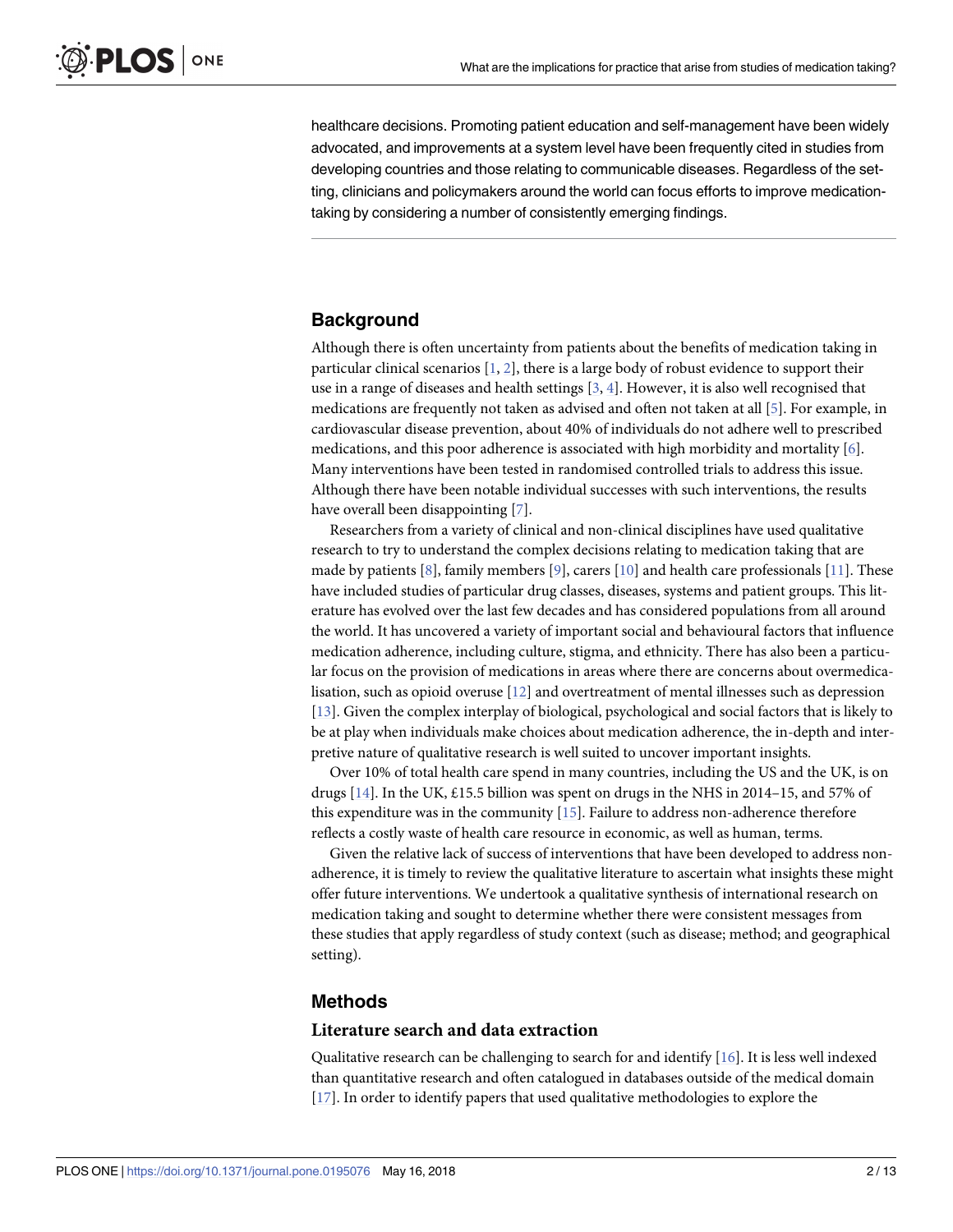<span id="page-2-0"></span>medication-taking experiences of either patients, carers, family members or clinicians, we conducted searches across 5 different databases (MEDLINE, PsycINFO, EMBASE, SCOPUS, CINAHL) from inception to October 2013 and combined this with identification and review of references in papers obtained. An example search strategy is provided in an appendix [S1](#page-9-0) [File.](#page-9-0) We included all global papers published in English that explored any disease, medication class or demographic group, including those studying medication taking in healthy populations. Editorials and reviews were excluded, as were papers that did not use a qualitative (textual and interpretive) data collection and analysis. All types of qualitative studies, including those linked to observational or experimental studies, were eligible for inclusion. Mixed methods papers were only included if there were substantial textual data that had been subjected to a recognised qualitative analysis method.

All titles and abstracts were screened by one reviewer (MAR) and a subset (10%) were independently screened by a second reviewer (NH), with no discrepancies in selections. Full text papers were reviewed by at least two reviewers (from MAR, NL, NH) to identify inclusions, with discrepancies resolved by discussion. Data were extracted from papers independently by 2 authors (from AR, NL, NH), with differences being resolved through consensus meetings. All 3 reviewers are registered medical doctors working in the English National Health Service.

#### **Descriptive analysis of included studies**

For each paper, data were extracted about data collection method, year of publication, country of origin, primary readership category of the journal (one of three categories: medical, social science and allied health professional) and the impact factor of the journal (from 2014 or the most recently available for those journals out of print). Where data collection included more than one method (for example, both interviews and focus groups), this was classified as 'combination'.

As the US and UK were the commonest countries of origin, these were kept as distinct domains and the remainder of countries were divided into developed and developing country groups according to the United Nations World Economic Situation and Prospects 2012 [\[18\]](#page-10-0). Papers were also classified according to disease group (mental health, communicable diseases, non-communicable diseases, no specific disease), health setting (hospital healthcare, community healthcare, non-healthcare, combination) and whether or not the research or any of its authors had received financial support from the pharmaceutical industry.

These categories were chosen to enable the reviewers to explore any discrepancies in practice recommendations from different study categories. For example, we hypothesised that papers from medical research teams may differ in their suggestions for practice from those led by non-clinical researchers. Similarly, we hoped to test if there were differences according to the types of disease, whether the papers were published in high impact journals, and whether they had been supported by pharmaceutical industry funding or not.

We documented the analysis method reported by authors in each study, and considered the potential for organising this information. However following repeated discussions between the research team, it proved impossible to meaningfully classify the varying reported analytical choices, and so we agreed not to describe this here. Reviewers rated each paper against a modified 7-point CASP rating score with any discrepancies resolved through consensus meeting. This rating was based on a well validated CASP scoring scale for qualitative research [[19](#page-10-0)]. Although this scale contains 10 points, 3 statements  $(1-3)$  were not used in this study as the inclusion criteria for this systematic review meant these were inherently true. Papers scoring less than 50% were excluded and scores of all papers were included in the final results table.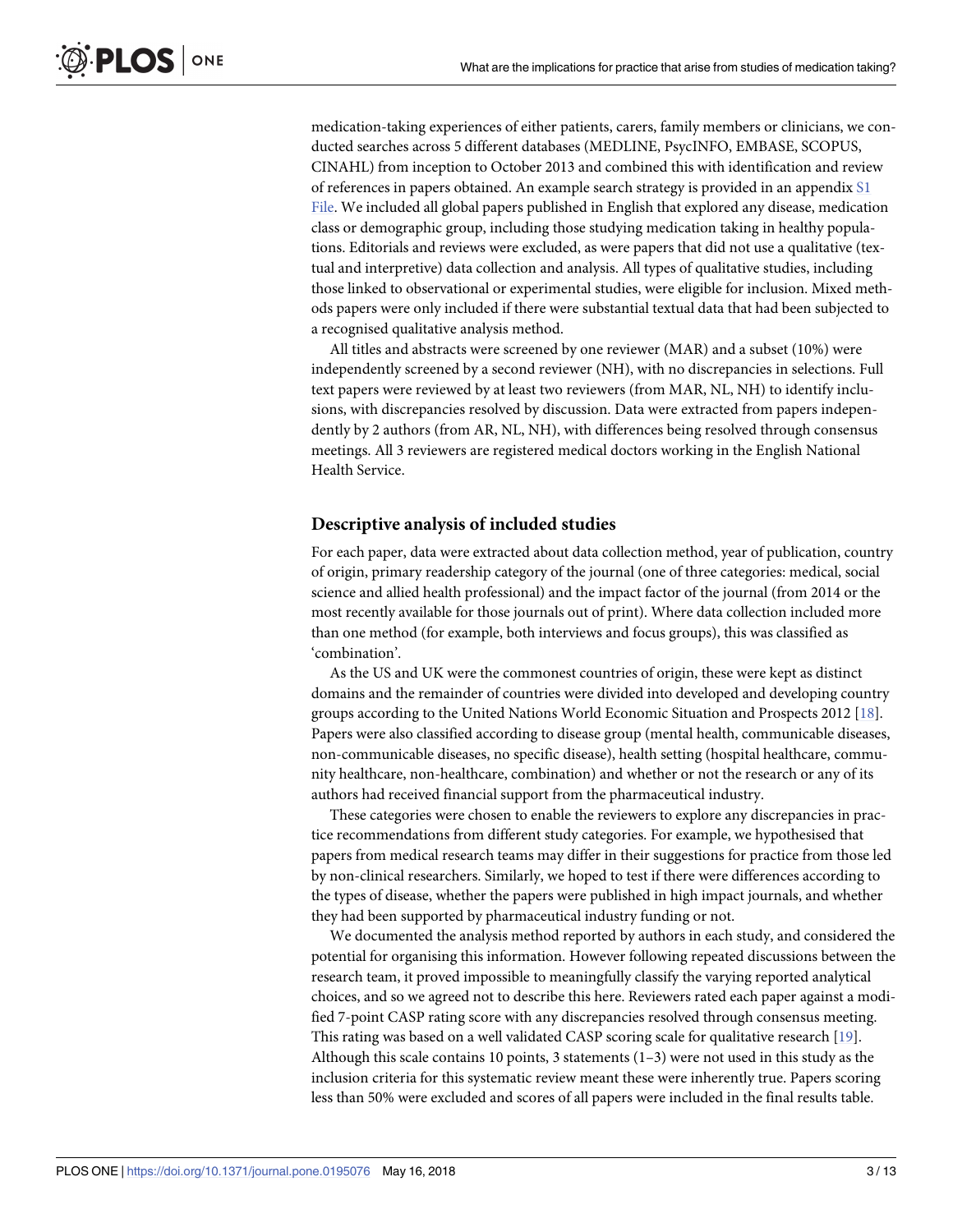<span id="page-3-0"></span>A cross tabulation of these extracted research paper categories was performed against the dominant (see below) implications for practice for each paper, using SPSS 22 software. This was used to generate figures that demonstrate the spread of implications for practice across categories. In light of the large number of implications for practice and variable categories, and the small number of overall included papers, significance testing was not appropriate for these data.

#### **Analysis of implications for practice**

Our analysis was inductive, to the extent that it was driven by the data. We did not impose a pre-existing coding framework. Instead, AR and NL developed the codes following stages of data familiarisation. We recorded clinical recommendations verbatim as reported by the studies' authors, and as we progressed with data collection, we began to observe thematic patterns. We drew up preliminary categories of recommendation, based on our collected themes, and returned to each study in turn to apply our newly devised set of categories. Through re-examination of the data and consensus meetings with all authors, some themes were expanded or collapsed, before reaching our final 11 categories. One might argue that our approach was partially deductive insofar as we focused our attention on 'clinical implications' of the included studies. As clinicians grappling with the everyday challenges of prescribing, our aim was to draw insights of clinical value to daily practice.

We adopted a composite analytical strategy. Whilst much of qualitative research relies on implicit quantification, we make our frequency counts transparent to offer a tangible demonstration of the clinical recommendations afforded by the literature synthesis. In such respects, we adopt a content analytical approach [[20,](#page-10-0) [21](#page-10-0)]. However, we are not counting words or phrases, nor are we using a pre-defined index system [\[22\]](#page-10-0). Instead, we are compiling frequencies across the dataset of overarching themes derived from our own interpretive efforts. In this respect, our approach aligns with a 'thematic analysis' [[23](#page-10-0)]. Our stance therefore perhaps most closely reflects what Green and Thorogood have termed 'thematic content analysis' [\[24\]](#page-10-0), an approach that acknowledges the considerable overlap between both traditions.

Where papers had implications for practice fitting into more than one category, a dominant one was agreed. For example, if a paper had findings that fitted into several categories, the reviewers reached consensus on a single 'dominant' category of recommendation that was given most coverage and emphasis by the study authors.

#### **Results**

#### **Descriptive analysis of included studies**

Database searches produced 2945 papers in total and full text versions of 225 papers were assessed (see PRISMA flowchart, S1 [Fig\)](#page-9-0). The 192 papers that were included in the review all used a qualitative research method to study medication-taking experiences of patients, carers, family members or clinicians. They are listed in S1 [Table.](#page-9-0)

The included papers were published evenly across medical (67, 34.8%), allied health professional (61, 31.7%), and social science (64, 33.3%) journals. The studies were conducted across 34 different countries. Well over half the studies were conducted in the developed world (39 UK, 67 US, 52 developed other) but a notable proportion (34, 18%) reported from developing countries. Over two thirds (132, 68.7%) were studies investigating patients' experiences of medication taking, with the remaining one third drawing on carer or relatives' experiences (12), clinician experiences (12) or a combination of the three different groups (39). Most studies used interviews for data collection (124, 64.5%), a fifth used focus group methodology (41, 21.4%), and the remainder used a combination of methods (25, 13%), sometimes including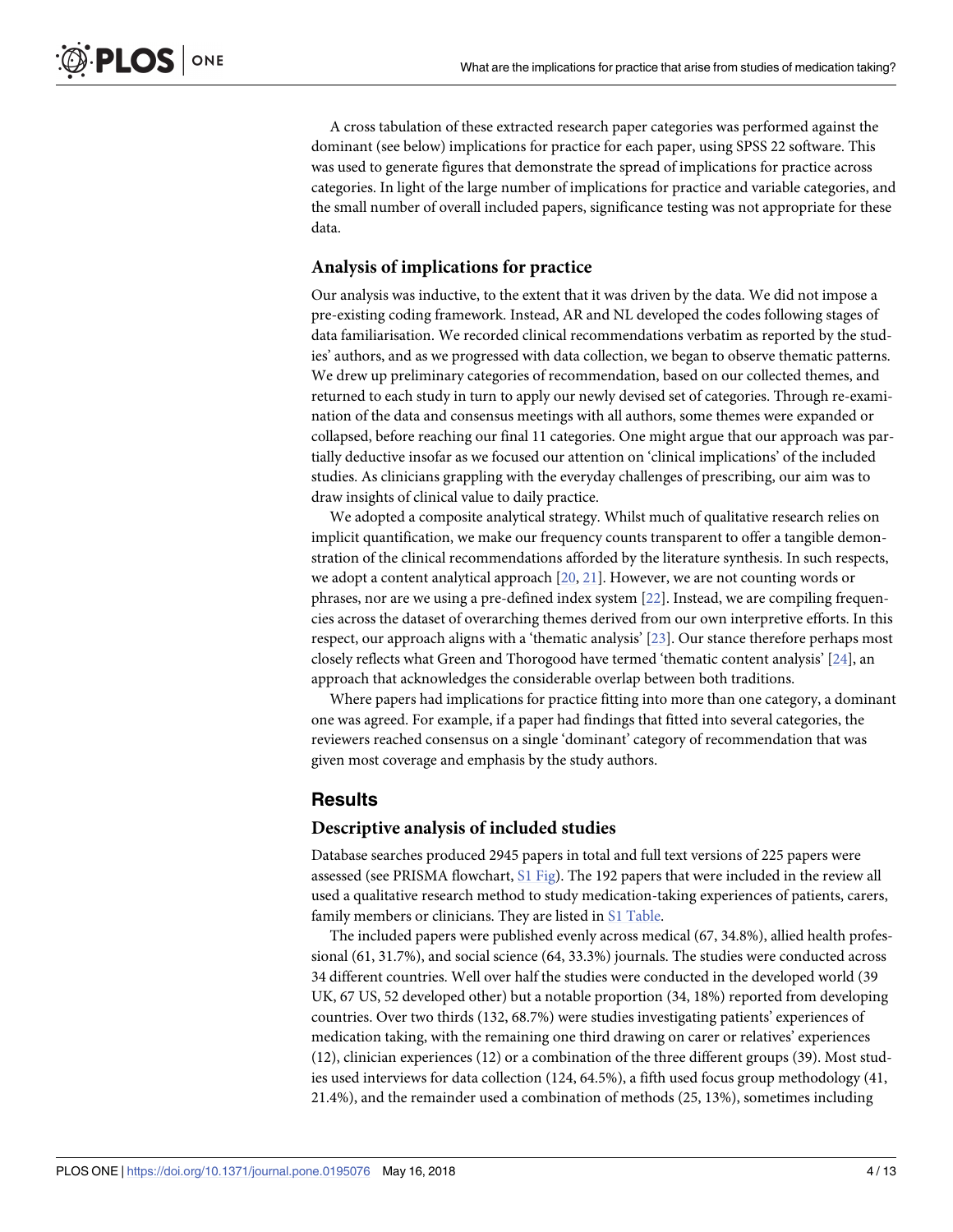<span id="page-4-0"></span>observation. One study relied entirely on the analysis of an online media response forum201, but this was an exception and other studies used conventional study designs. Studies using interviews typically used in-depth and semi-structured approaches, although a small number used telephone interviews.

Studies related to medication-taking for non-communicable diseases (81, 42%), communicable diseases (56, 29.2%), and mental health conditions (43, 22.4%). A small number of studies (12, 6.2%) considered medication-taking amongst healthy participants, or patients and carers with no single disease focus. A higher proportion of communicable disease studies arose from the developing world, whereas mental health studies took place predominantly (91%) in the developed world. Those studies taking place in healthcare settings were broadly evenly spread across both hospital (71, 37.0%) and community care (68, 35.4%). A large majority of studies (133, 69.2%) declared no pharma involvement; 36 (18.8%) studies did not mention their source of funding, and 23 (12.0%) studies either declared an affiliation (3, 1.6%) or direct industry funding (20, 10.4%).

The three most frequently reported analytic approaches were content analysis, reference to grounded theory, and thematic analysis. In about? 20% of cases the analytic approach was described in detail, but not attributed to any particular tradition.

#### **Analysis of clinical implications for practice**

A list of the 11 implications for practice categories developed by the reviewers is presented here, with example quotes from papers for illustration.

1. Individualise care plan

Strategies to improve medication taking should take into account a patient's individual concerns and issues. This includes all suggestions that call for personalisation of management.

*"Medicines information needs to be tailored for the individual"*

[\[25\]](#page-11-0)

2. Address practical barriers for the individual. Specific, practical barriers that apply to an individual should be explored and tackled. This includes barriers such as forgetfulness, lack of routine, difficulty obtaining treatments and social isolation. Cost was included in this category but was not frequently cited.

*"Because of taking medication every day*, *I could not find a boyfriend*. *Which man would like to see you take pills every day?"*

[\[26\]](#page-11-0)

3. Adopt a patient-centred approach

This refers to clinicians taking a more holistic approach, allowing them to understand the perspective of the individual taking medications, including their ideas, concerns and expectations. This particularly, of course, includes listening to their beliefs about their medications and the rationales for the decisions they make.

*"Clinically*, *this suggests that these representations should be elicited and addressed*, *taking into account the patients' own models of pain."*

[\[27\]](#page-11-0)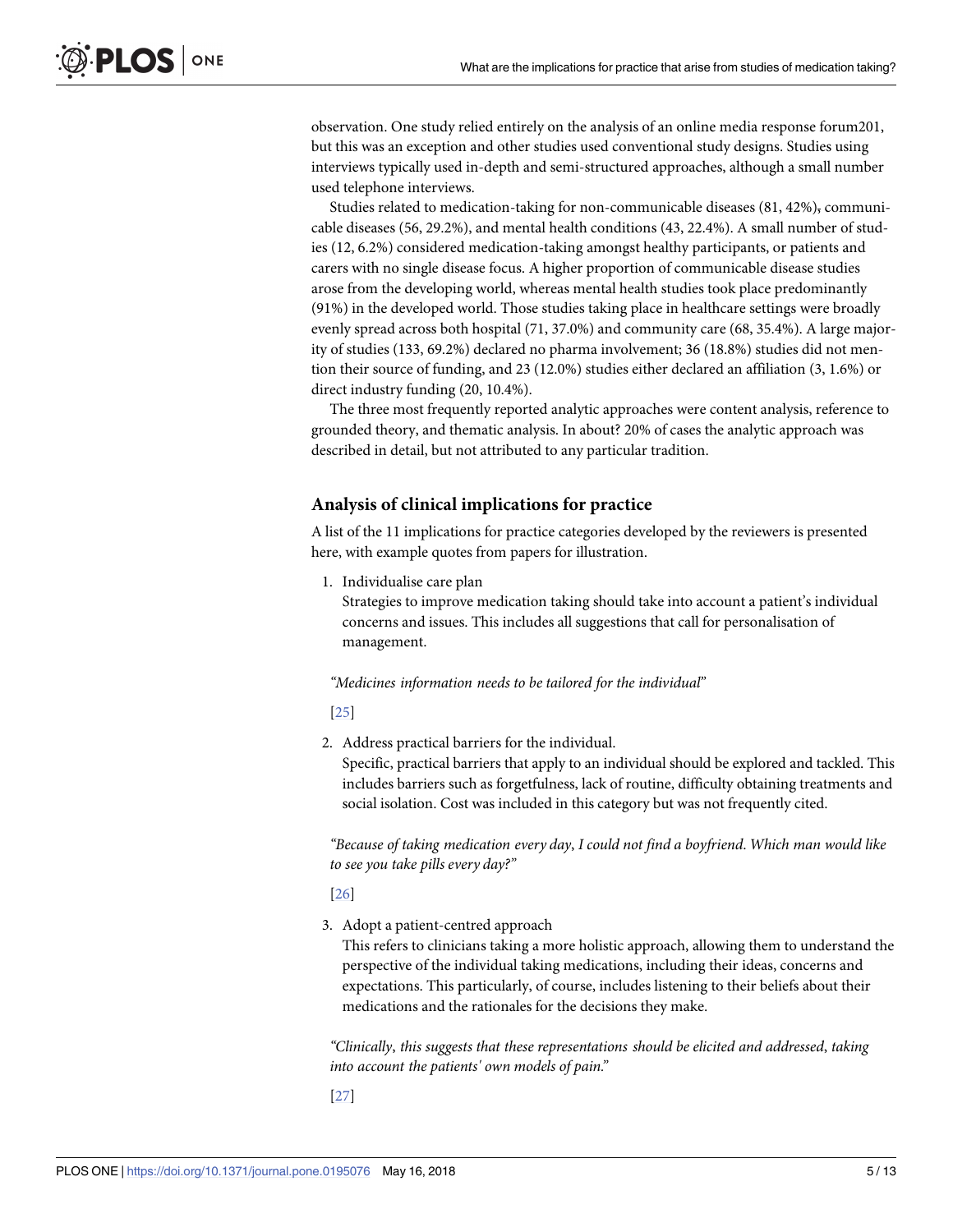<span id="page-5-0"></span>4. Increase clinician involvement Clinicians should spend more time with patients to discuss medications.

*"In summary*, *physicians should actively determine whether patients take their prescribed medication or not by creating a non-judgmental*, *respectful atmosphere where the patients feel comfortable sharing their personal view."*

[\[28\]](#page-11-0)

5. Ensure long-term follow up

The patient should be followed up and seen on more than one occasion to support their medication taking behaviour.

*"Ongoing*, *regular discussion with patients about each of their medicines is required*. . .*"*

[\[29\]](#page-11-0)

6. Promote self-management

Those taking medications should themselves be encouraged to take a more active role in decision-making and monitoring. It includes, for example, facilitating peer support groups and empowering children to be involved in management discussions as appropriate for their age.

*"Well-structured and coordinated trials stopping medication and measuring outcomes relevant to adolescents*, *parents*, *teachers*, *doctors*, *and/or other stakeholders may help ensure a developmentally appropriate transition from family to self-management of ADHD."*

[\[30\]](#page-11-0)

7. Increase family or carer involvement

Patient experiences of medication-taking would be enhanced if there was greater involvement of family members or carers. Unsurprisingly, this was commonly mentioned in papers that relate to children or older people. The precise role of the family or carer varied and included a greater practical responsibility such as giving reminders and more supportive functions, such as providing advice and counselling.

*"Interventions to support and guide parents throughout the decisional process are critical to meet the needs of families of children with ADHD."*

[\[31\]](#page-11-0)

8. Improve patient education

Strategies should focus on providing individuals with more information to support them to make decisions about whether or not to take medications. This includes information in a variety of formats, which may be related to medications themselves or underlying disease states that they are being used for.

*"It requires health education to emphasise the progressive nature of diabetes and the eventuality of insulin therapy at an early stage of the illness."*

[\[32\]](#page-11-0)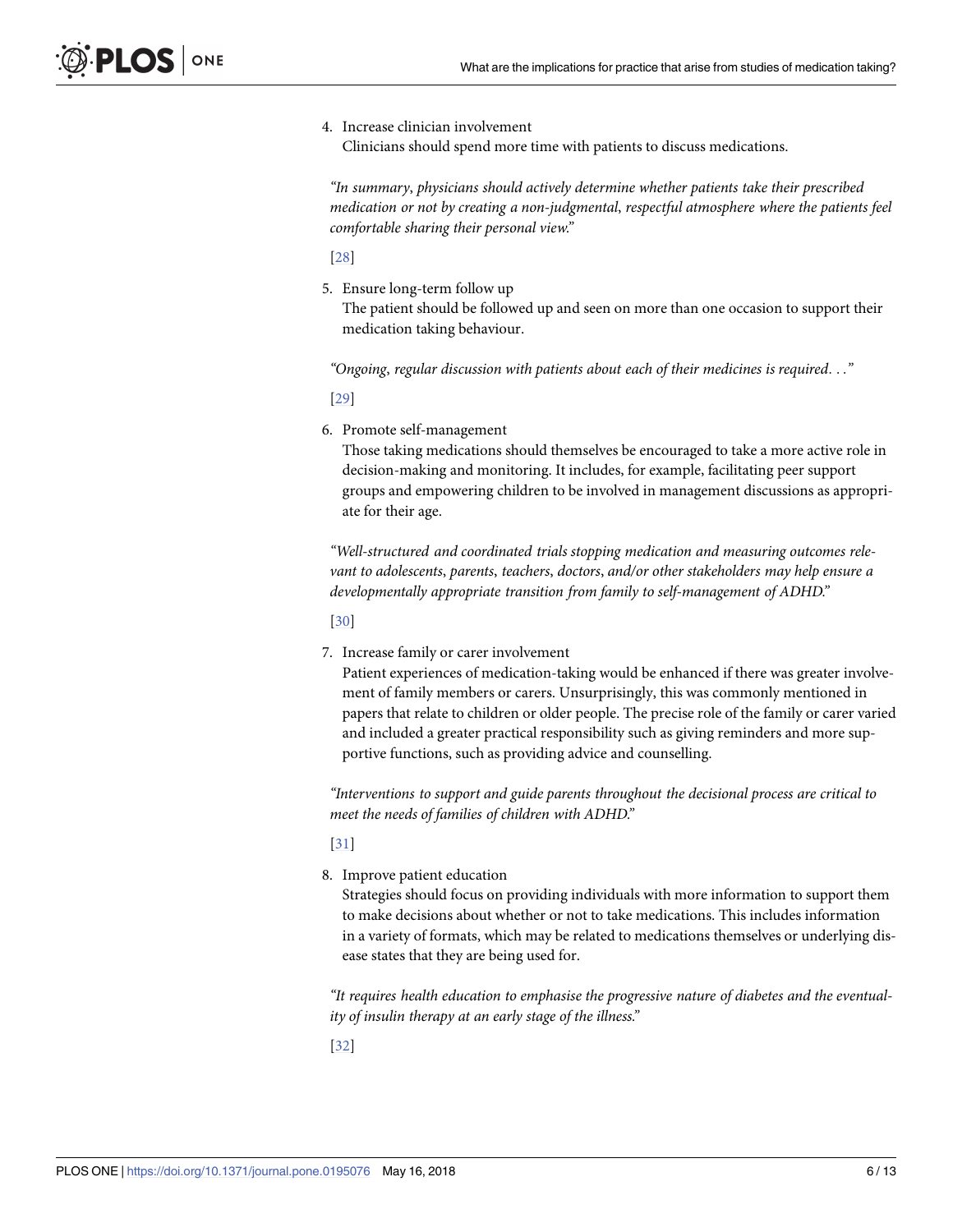#### <span id="page-6-0"></span>9. Address system barriers

Medication-taking could best be optimised by making changes at the health system broadly. This may include improvements to the healthcare setting but may also include broader suggestions including overcoming geographical and financial barriers.

*"Optimizing adherence may require that antiretroviral therapy programs be linked to other services*, *including drug addiction treatment*, *mental health services and vocational treatment and support."*

[\[33\]](#page-11-0)

10. Increase access to non-prescribing clinicians

Individuals should have access to a healthcare professional other than the prescriber (usually a physician). This includes pharmacists, nurses and other healthcare worker roles.

*"*. . .*the clinical nurse specialist is paramount in assisting both younger and older renal transplant recipients with immunosuppressi ve medication taking and*, *consequently*, *in fostering better outcomes."*

[\[34\]](#page-11-0)

11. Improve staff training

Healthcare staff involved in medication provision need training to improve their ability to support those taking treatments. It includes a variety of improvement areas such as prescribing guidelines, counselling about treatments options and communication skills.

*"*. . .*training doctors and nurses in effective prevention and management of non-adherence."*

[\[35\]](#page-11-0)

Few of the publication characteristics seemed to relate to the prevalence of individual implications for practice. An even spread of implications for practice were found across the dataset (see S2 [Fig,](#page-9-0) panel A); individualised care planning, addressing practical barriers for the individual, patient-centredness and increasing clinician involvement were the most common.

Papers published across all social science, clinical and allied health professional journals made implications for practice pertaining to all 11 implications for practice (S2 [Fig,](#page-9-0) panel B). Papers in the clinical journals seemed to have slightly more emphasis on optimising clinician involvement, whilst papers in the allied health journals more frequently recommended improving access to non-prescribing clinicians. System level barriers were more commonly referred to in papers published in the social science journals.

Looking at the spread of implications for practice across disease categories (S2 [Fig](#page-9-0), panel B), the most striking feature is the higher proportion of studies calling for system level changes amongst papers investigating medication-taking of people with communicable diseases, compared to the three other disease categories. Similarly, there were a higher proportion of system level changes in developing countries, compared to developed countries. Implications for practice did not differ according to year of publication or the type of healthcare setting. Considering sources of research funding, studies which reported pharma funding or affiliation contained a higher proportion of implications for practice relating to individual barriers and individual approaches, and did not report on system factors nor on family or carer involvement (S2 [Fig,](#page-9-0) panel B).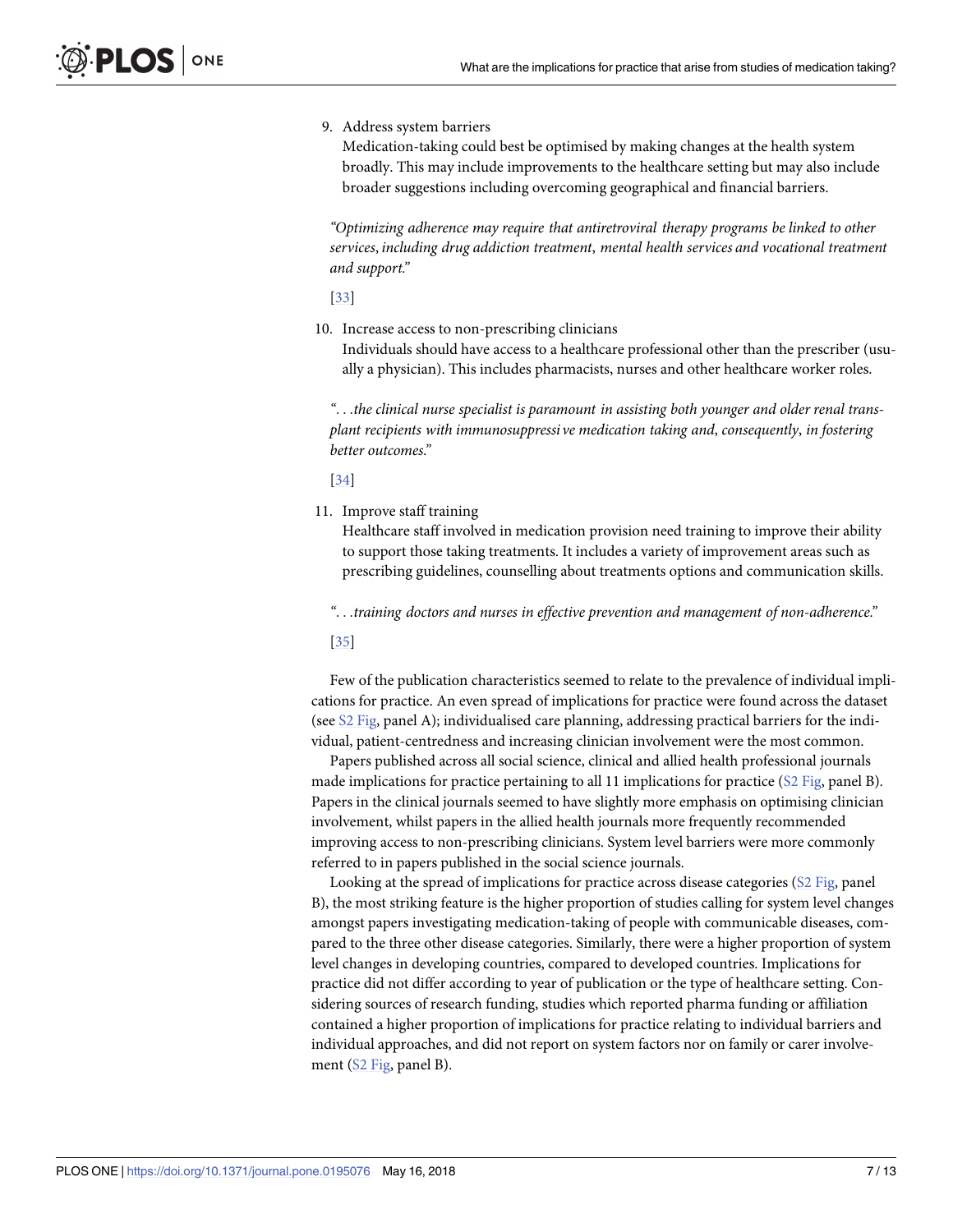<span id="page-7-0"></span>S2 [Fig](#page-9-0)—Panel A: Spread of 11 implications for practice across 192 papers on medicationtaking experience. Implications for practice are organised according to whether they apply at the clinician or policy level. Panel B: Spread of implications for practice across 192 papers according to journal category (medical, social science, allied health professional AHP); according to disease category (communicable, non-communicable, mental health, no specific disease); and according to pharmaceutical funding status (pharmaceutical funding or affiliation, no pharmaceutical involvement, no funding mention)

#### **Discussion**

This review synthesises qualitative research from around the world that explores medicationtaking across all populations and disease groups. Of note, despite the variations in research methods, geography and disease type, the implications for practice across papers were remarkably similar and fit neatly into 11 categories.

The strengths of this review include the systematic search strategy and the use of both clinical and non-clinical databases. Rigor was enhanced by ensuring papers were read by two authors independently with consensus meetings to discuss any divergent results. The diversity of terms used for qualitative data analytic approaches meant no meaningful interpretation of this was possible as distinct categories did not emerge from included papers. Due to the large number of papers, a more detailed analysis of themes using an interpretive methodology such as meta-ethnography was also not possible. Indeed, all reviewers involved in this study are trained clinicians and the absence of additional social science reviewers may have influenced the approach taken. However, the review team has had extensive training and expertise in qualitative methods and indeed, the focus on implications for practice rather than theoretical themes enabled a more applied series of overarching findings which we hope will be useful to practising healthcare professionals. The inclusion of a large number of studies presents a comprehensive overview of the literature on this subject. Moreover, detailed reviews with narrower focus on individual diseases and populations already exist [\[36](#page-11-0), [37](#page-11-0), [38\]](#page-11-0).

We included studies published up until October 2013, the time at which the search was conducted. We analysed our data to look for secular trends. We noted that the number of studies researching medication-taking increased significantly after 2006 (*>*10/year). 2005 marks the beginning of research conducted in the developing world on this subject, and in accordance with this, the practice recommendation to address system factors became more prominent at this time. Between 2006 and 2013 no new themes relating to practice recommendation emerged, and across this period, the relative spread of recommendations remains consistent. We achieved saturation of our themes across the dataset studied, namely each of the eleven themes was identified in at least seven studies. As such, we thought it unlikely that updating the search would give rise to new themes.

There has been interest in medication choices for several decades [[39](#page-11-0)] and observational studies have demonstrated that factors such as low socio-economic status [\[40\]](#page-11-0), poor social support [[41](#page-11-0)] and depression [[42](#page-11-0)] are all associated with lower adherence to prescribed treatments. As demonstrated in this review, there has also been much qualitative research that seeks to understand these choices. Pound and colleagues (2005) synthesised 37 qualitative studies of lay experiences of medication taking [[43](#page-11-0)], finding that the main reason that people resist medications is an intrinsic preference to avoid them. Their implications for practice closely match those found in this review, including increasing clinician involvement and training although they also suggest there should be an additional policy focus on improving medication safety and tolerability.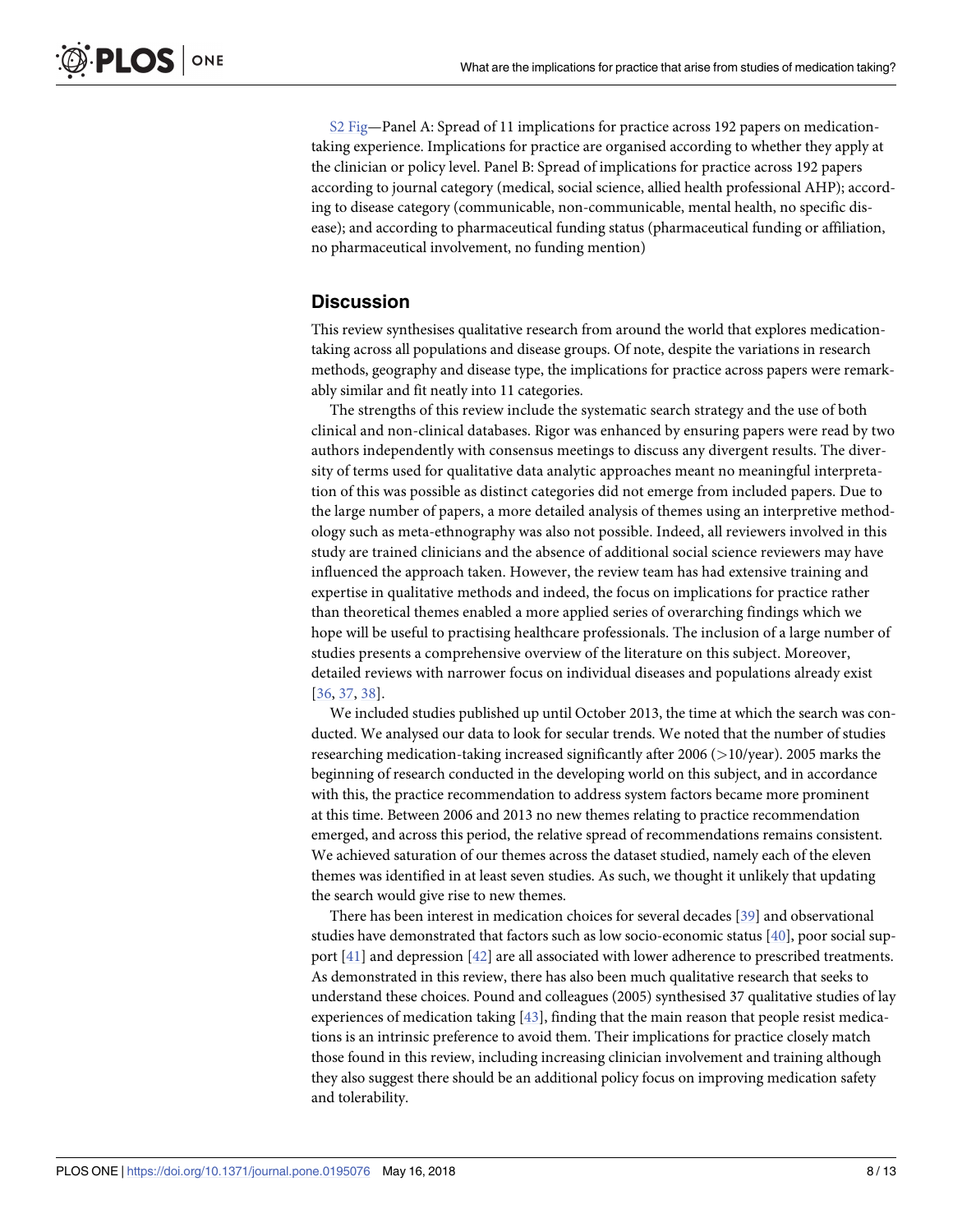<span id="page-8-0"></span>There have also been a number of systematic reviews of qualitative research on medication taking that have focussed on individual diseases, including anorexia [\[36\]](#page-11-0), coronary artery disease [\[37\]](#page-11-0) and hypertension [[38](#page-11-0)], all finding as this review did that holistic clinician practice and patient education are key strategies. Other studies using this type of methodology have synthesised findings about individual treatments, including TB treatment [[44](#page-11-0)], antidepressants [\[13\]](#page-10-0), psychotropic medications [\[45\]](#page-11-0) and even complementary therapies for cancer [\[46\]](#page-11-0). Again, implications for practice broadly support those found in this review, including personalising management plans, shared decision making, patient centredness and involving family and carers.

A number of interventions to improve experiences of taking medications recommended in this review have also been tested experimentally. For example, a systematic review and metaanalysis showed mHealth interventions that use mobile phones to aid communication about medications were largely positive, although further, higher quality studies are needed [[47](#page-12-0)]. Similarly, recent systematic reviews of randomised controlled trials have demonstrated that packaging interventions as practical reminders [\[48\]](#page-12-0) and healthcare provider targeted interventions [\[49\]](#page-12-0) both seem effective methods of improving medication adherence rates. An updated Cochrane review of randomised controlled trials testing interventions to improve adherence found that the majority of interventions that have been tested have proven ineffective [\[7](#page-10-0)]. However, in the more recent studies included in this review, interventions were more complex, multifaceted and involving allied health professionals such as nurses and pharmacists. These more recent studies also had a greater focus on interactions with patients. This suggests that researchers designing interventions to improve adherence are increasingly utilising research findings from the qualitative literature.

Across diverse populations and disease groups around the world, there is notable consistency with regard to implications for practice arising from qualitative research into medication taking experience. For policymakers, there are implications with regard to improving infrastructure and access to healthcare, particularly in communicable diseases and in developing countries. For clinicians, key themes include promoting self-management; considering patient education resources; improving training across all of the healthcare team; and taking a proactive and holistic approach when supporting individuals taking medications. In particular, the qualitative literature brings out the importance of understanding individual perspectives and barriers and using this information to personalise management strategies. These findings fit with the widespread recognition that person-centred care [[50](#page-12-0)] and shared decision-making [\[51\]](#page-12-0) are important tenets of improving healthcare provision globally. Finally, the availability of ongoing and continuous support seems to be particularly important and this fits with an ongoing focus on maximising continuity of care [\[52\]](#page-12-0).

Despite the large number of clinical trials that have tested interventions to improve patient adherence, current methods are largely ineffective. The most recent trials of such interventions have tackled issues that are highlighted in this review and in light of the consistency of important themes demonstrated here, further trials should continue to design interventions that focus on these key areas. Although no secular trends were noted in this study, the fast-changing landscape of clinical care means that further research exploring the change in clinical practice recommendations arising from qualitative research is warranted. Given that this review demonstrates the importance of clinicians spending more time with patients, further research on the optimal way to use this time to clarify patients' values and elicit their preferences is also warranted, building on existing work in this field [\[53\]](#page-12-0).

As demonstrated in S1 [Fig,](#page-9-0) most papers included in this review contained recommendations that target at clinician level rather than at policy level. Indeed, recommendations such as individualising care and taking a patient-centred approach were amongst the most commonly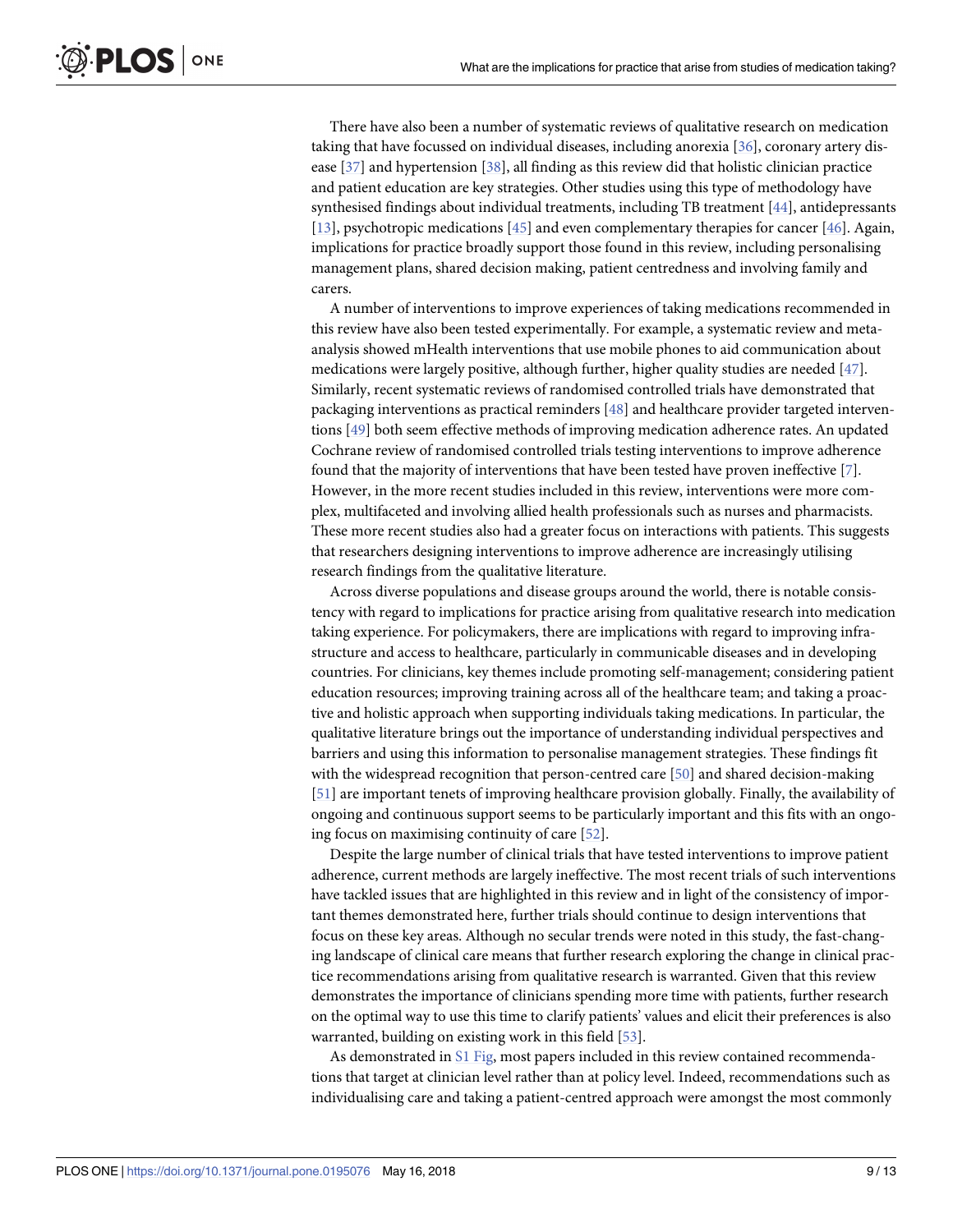<span id="page-9-0"></span>occurring categories. This suggests that relationships with healthcare professionals are a key influence on patient decisions about whether to take medications and reinforces the importance of shared decision making as a means to overcome medication bias and overmedicalisation. From a policy perspective, ensuring clinicians have the time and skills to engage in these important discussions with patients should be a priority.

This qualitative review has identified consistent issues arising about medication taking across disease groups that should be considered by all clinicians who prescribe drugs in order to minimise the clinical and economic harms that arise from medication non-adherence.

#### **Supporting information**

**S1 [File.](http://www.plosone.org/article/fetchSingleRepresentation.action?uri=info:doi/10.1371/journal.pone.0195076.s001) Search strategy.** (DOCX) **S2 [File.](http://www.plosone.org/article/fetchSingleRepresentation.action?uri=info:doi/10.1371/journal.pone.0195076.s002) PRISMA checklist.** (DOC) **S1 [Fig](http://www.plosone.org/article/fetchSingleRepresentation.action?uri=info:doi/10.1371/journal.pone.0195076.s003). PRISMA flowchart.** (TIF) **S2 [Fig](http://www.plosone.org/article/fetchSingleRepresentation.action?uri=info:doi/10.1371/journal.pone.0195076.s004). Findings—Panel A and Panel B.**

(TIF)

**S1 [Table.](http://www.plosone.org/article/fetchSingleRepresentation.action?uri=info:doi/10.1371/journal.pone.0195076.s005) List of included papers.** (DOCX)

#### **Author Contributions**

**Conceptualization:** Mohammed Ahmed Rashid, Nadia Llanwarne, Fiona Walter, Jonathan Mant.

**Data curation:** Mohammed Ahmed Rashid, Nadia Llanwarne, Natalie Heyns, Fiona Walter.

**Formal analysis:** Mohammed Ahmed Rashid, Nadia Llanwarne, Natalie Heyns, Fiona Walter.

**Investigation:** Mohammed Ahmed Rashid, Nadia Llanwarne, Natalie Heyns, Fiona Walter, Jonathan Mant.

**Methodology:** Mohammed Ahmed Rashid, Nadia Llanwarne, Natalie Heyns, Fiona Walter, Jonathan Mant.

**Project administration:** Mohammed Ahmed Rashid, Nadia Llanwarne.

**Software:** Nadia Llanwarne.

**Supervision:** Fiona Walter, Jonathan Mant.

**Writing – original draft:** Mohammed Ahmed Rashid, Nadia Llanwarne.

**Writing – review & editing:** Nadia Llanwarne, Natalie Heyns, Fiona Walter, Jonathan Mant.

#### **References**

- **[1](#page-1-0).** Politi MC and Legare F. Physicians' reactions to uncertainty in the context of shared decision making. Patient Education and Counseling 2009 Nov 28.
- **[2](#page-1-0).** O'Riordan M, Dahinden A, Akturk Z et al. Dealing with uncertainty in general practice: an essential skill for the general practitioner. Quality in Primary Care 2011; 19(3):175–81. PMID: [21781433](http://www.ncbi.nlm.nih.gov/pubmed/21781433)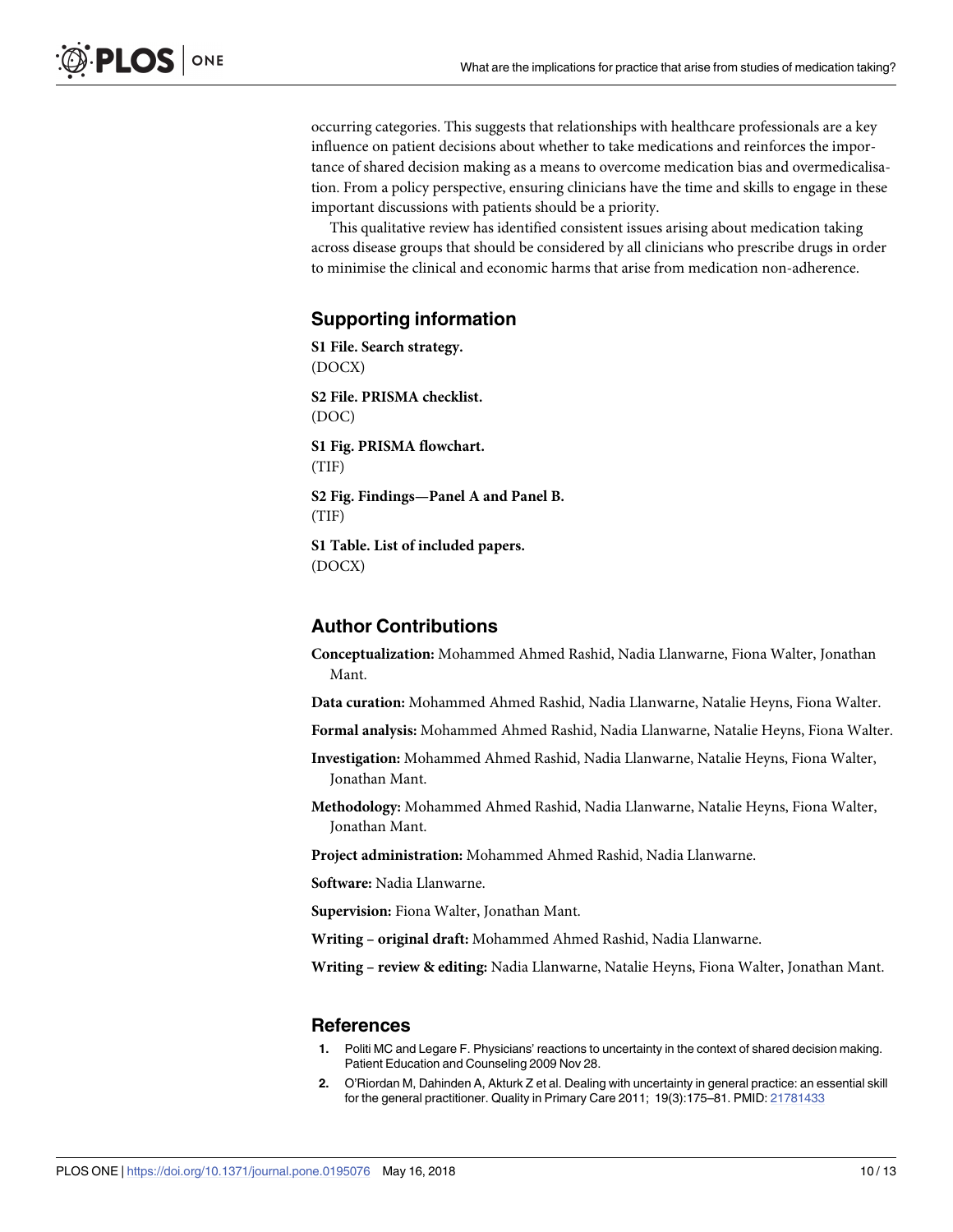- <span id="page-10-0"></span>**[3](#page-1-0).** Antman EM, Lau J, Kupelnick B, Mosteller F, Chalmers TC. A comparison of results of meta-analyses of randomized control trials and implications for practice of clinical experts. Treatments for myocardial infarction. JAMA. 1992 Jul 8; 268(2):240–8. PMID: [1535110](http://www.ncbi.nlm.nih.gov/pubmed/1535110)
- **[4](#page-1-0).** Sin DD, Man J, Sharpe H, Gan WQ, Man SP. Pharmacological management to reduce exacerbations in adults with asthma: a systematic review and meta-analysis. Jama. 2004 Jul 21; 292(3):367–76. <https://doi.org/10.1001/jama.292.3.367> PMID: [15265853](http://www.ncbi.nlm.nih.gov/pubmed/15265853)
- **[5](#page-1-0).** Osterberg L, Blaschke T. Adherence to medication. New England Journal of Medicine. 2005 Aug 4; 353(5):487–97. <https://doi.org/10.1056/NEJMra050100> PMID: [16079372](http://www.ncbi.nlm.nih.gov/pubmed/16079372)
- **[6](#page-1-0).** Chowdhury R, Khan H, Heydon E, Shroufi A, Fahimi S, Moore C, et al. Adherence to cardiovascular therapy: a meta-analysis of prevalence and clinical Consequences. European Heart Journal 2013; published on line August 1st <https://doi.org/10.1093/eurheartj/eht295> PMID: [23907142](http://www.ncbi.nlm.nih.gov/pubmed/23907142)
- **[7](#page-1-0).** Nieuwlaat R, Wilczynski N, Navarro T, Hobson N, Jeffery R, Keepanasseril A, Agoritsas T, Mistry N, Iorio A, Jack S, Sivaramalingam B. Interventions for enhancing medication adherence. The Cochrane Library. 2014
- **[8](#page-1-0).** Campbell R, Pound P, Morgan M, Daker-White G, Britten N, Pill R et al. Evaluating meta-ethnography: systematic analysis and synthesis of qualitative research. Health Technol Assess. 2011; 15(43):1–164 <https://doi.org/10.3310/hta15430> PMID: [22176717](http://www.ncbi.nlm.nih.gov/pubmed/22176717)
- **[9](#page-1-0).** Charach A, Yeung E, Volpe T, Goodale T, Dosreis S. Exploring stimulant treatment in ADHD: narratives of young adolescents and their parents. BMC Psychiatry. 2014 Apr 12; 14:110. [https://doi.org/10.1186/](https://doi.org/10.1186/1471-244X-14-110) [1471-244X-14-110](https://doi.org/10.1186/1471-244X-14-110) PMID: [24725829](http://www.ncbi.nlm.nih.gov/pubmed/24725829)
- **[10](#page-1-0).** Kikuchi K, Poudel KC, Muganda J, Sato T, Mutabazi V, Muhayimpundu R et al. What makes orphans in Kigali, Rwanda, non-adherent to antiretroviral therapy? Perspectives of their caregivers. J Int AIDS Soc. 2014; 17:19310. <https://doi.org/10.7448/IAS.17.1.19310> PMID: [25477050](http://www.ncbi.nlm.nih.gov/pubmed/25477050)
- **[11](#page-1-0).** Simmons MB, Hetrick SE, Jorm AF. Making decisions about treatment for young people diagnosed with depressive disorders: a qualitative study of clinicians' experiences. BMC Psychiatry. 2013 Dec 12; 13:335. <https://doi.org/10.1186/1471-244X-13-335> PMID: [24330307](http://www.ncbi.nlm.nih.gov/pubmed/24330307)
- **[12](#page-1-0).** Spitz A, Moore AA, Papaleontiou M, Granieri E, Turner BJ, Reid MC. Primary care providers' perspective on prescribing opioids to older adults with chronic non-cancer pain: a qualitative study. BMC geriatrics. 2011 Jul 14; 11(1):35.
- **[13](#page-1-0).** Malpass A, Shaw A, Sharp D, Walter F, Feder G, Ridd M, Kessler D. "Medication career" or "moral career"? The two sides of managing antidepressants: a meta-ethnography of patients' experience of antidepressants. Soc Sci Med. 2009; 68(1):154–68. <https://doi.org/10.1016/j.socscimed.2008.09.068> PMID: [19013702](http://www.ncbi.nlm.nih.gov/pubmed/19013702)
- **[14](#page-1-0).** Organisation for Economic Co-operation and Development (2016) accessed 21/02/2017 [https://data.](https://data.oecd.org/healthres/pharmaceutical-spending.htm) [oecd.org/healthres/pharmaceutical-spending.htm](https://data.oecd.org/healthres/pharmaceutical-spending.htm)
- **[15](#page-1-0).** Prescribing Costs in Hospitals and the Community (2014–2015) [http://content.digital.nhs.uk/catalogue/](http://content.digital.nhs.uk/catalogue/PUB18973/hosp-pres-eng-201415-report.pdf) [PUB18973/hosp-pres-eng-201415-report.pdf](http://content.digital.nhs.uk/catalogue/PUB18973/hosp-pres-eng-201415-report.pdf) Health & Social Care Information Centre.
- **[16](#page-1-0).** Dixon-Woods M, Fitzpatrick R, Roberts K. Including qualitative research in systematic reviews: opportunities and problems. J Eval Clin Pract. 2001; 7(2):125–33. PMID: [11489038](http://www.ncbi.nlm.nih.gov/pubmed/11489038)
- **[17](#page-1-0).** Shaw RL, Booth A, Sutton AJ, Miller T, Smith JA, Young B, Jones DR, Dixon-Woods M. Finding qualitative research: an evaluation of search strategies. BMC Med Res Methodol. 2004 16; 4:5. [https://doi.org/](https://doi.org/10.1186/1471-2288-4-5) [10.1186/1471-2288-4-5](https://doi.org/10.1186/1471-2288-4-5) PMID: [15070427](http://www.ncbi.nlm.nih.gov/pubmed/15070427)
- **[18](#page-2-0).** United Nations. World Economic Situation and Prospects 2012. [http://www.un.org/en/development/](http://www.un.org/en/development/desa/policy/wesp/wesp_archive/2012wesp.pdf) [desa/policy/wesp/wesp\\_archive/2012wesp.pdf](http://www.un.org/en/development/desa/policy/wesp/wesp_archive/2012wesp.pdf)
- **[19](#page-2-0).** CASP. CASP Qualitative Checklist: Critical Appraisal Skills Program. 2013. [http://www.media.wix.com/](http://www.media.wix.com/ugd/dded87_29c5b002d99342f788c6ac670e49f274.pdf) [ugd/dded87\\_29c5b002d99342f788c6ac670e49f274.pdf](http://www.media.wix.com/ugd/dded87_29c5b002d99342f788c6ac670e49f274.pdf)
- **[20](#page-3-0).** Morgan D.L., 1993. Qualitative Content Analysis: A Guide to Paths not Taken. Qual. Health Res. 3, 112–121. <https://doi.org/10.1177/104973239300300107> PMID: [8457790](http://www.ncbi.nlm.nih.gov/pubmed/8457790)
- **[21](#page-3-0).** Sandelowski M., 2010. What's in a name? Qualitative description revisited. Res. Nurs. Health 33, 77– 84. <https://doi.org/10.1002/nur.20362> PMID: [20014004](http://www.ncbi.nlm.nih.gov/pubmed/20014004)
- **[22](#page-3-0).** Bauer M.W., Süerdem A., Bicquelet A., 2014. Text analysis: an introductory manifesto, in: Bauer M.W., Süerdem A., Bicquelet A. (Eds.), Textual Analysis. SAGE Benchmarks in Social Research Methods. London: Sage.
- **[23](#page-3-0).** Braun V., Clarke V., 2006. Using thematic analysis in psychology. Qual. Res. Psychol. 3, 77–101. <https://doi.org/10.1191/1478088706qp063oa>
- **[24](#page-3-0).** Green J., Thorogood N., 2014. Qualitative Methods for Health Research. SAGE.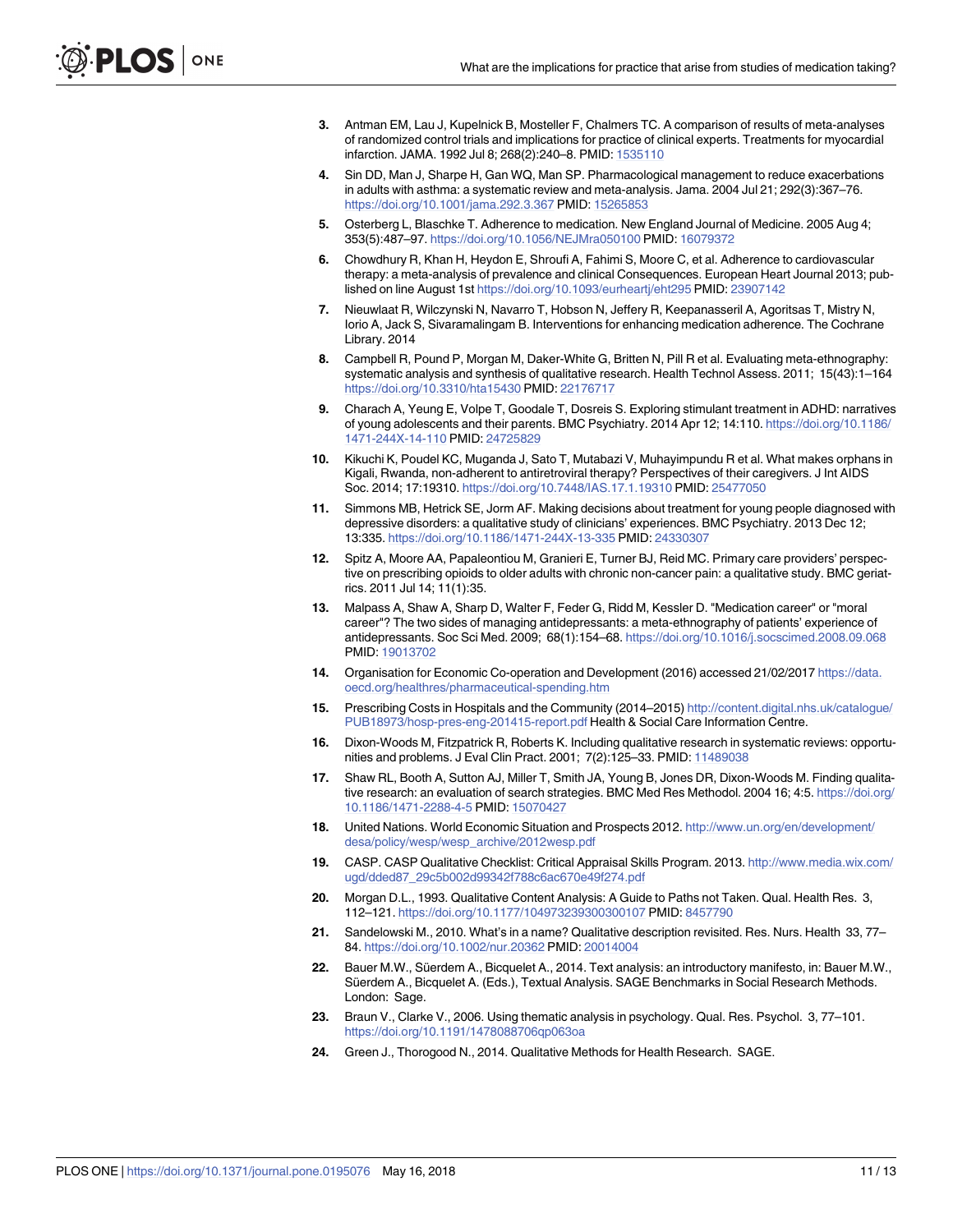- <span id="page-11-0"></span>**[25](#page-4-0).** Bassett-Clarke D, Krass I, Bajorek B. Ethnic differences of medicines-taking in older adults: a cross cultural study in New Zealand. International Journal of Pharmacy Practice. 2012 Apr 1; 20(2):90–8. [https://](https://doi.org/10.1111/j.2042-7174.2011.00169.x) [doi.org/10.1111/j.2042-7174.2011.00169.x](https://doi.org/10.1111/j.2042-7174.2011.00169.x) PMID: [22416933](http://www.ncbi.nlm.nih.gov/pubmed/22416933)
- **[26](#page-4-0).** Wang Y, Henning M. Bipolar disorder and medical adherence: A Chinese perspective. Asian journal of psychiatry. 2010 Mar 31; 3(1):7–11. <https://doi.org/10.1016/j.ajp.2009.11.003> PMID: [23051130](http://www.ncbi.nlm.nih.gov/pubmed/23051130)
- **[27](#page-4-0).** Piguet V, Cedraschi C, Dumont P, Desmeules J, Allaz AF, Dayer P. Patients' representations of antidepressants: a clue to nonadherence?. The Clinical journal of pain. 2007 Oct 1; 23(8):669–75. [https://doi.](https://doi.org/10.1097/AJP.0b013e3181384f59) [org/10.1097/AJP.0b013e3181384f59](https://doi.org/10.1097/AJP.0b013e3181384f59) PMID: [17885345](http://www.ncbi.nlm.nih.gov/pubmed/17885345)
- **[28](#page-5-0).** Kremer H, Ironson G. To tell or not to tell: Why people with HIV share or don't share with their physicians whether they are taking their medications as prescribed. AIDS care. 2006 Jul 1; 18(5):520-8. [https://](https://doi.org/10.1080/09540120600766020) [doi.org/10.1080/09540120600766020](https://doi.org/10.1080/09540120600766020) PMID: [16777646](http://www.ncbi.nlm.nih.gov/pubmed/16777646)
- **[29](#page-5-0).** Elliott RA, Ross-Degnan D, Adams AS, Safran DG, Soumerai SB. Strategies for coping in a complex world: adherence behavior among older adults with chronic illness. Journal of general internal medicine. 2007 Jun 1; 22(6):805–10. <https://doi.org/10.1007/s11606-007-0193-5> PMID: [17406952](http://www.ncbi.nlm.nih.gov/pubmed/17406952)
- **[30](#page-5-0).** Brinkman WB, Sherman SN, Zmitrovich AR, Visscher MO, Crosby LE, Phelan KJ, Donovan EF. In their own words: adolescent views on ADHD and their evolving role managing medication. Academic pediatrics. 2012 Feb 29; 12(1):53–61. <https://doi.org/10.1016/j.acap.2011.10.003> PMID: [22133501](http://www.ncbi.nlm.nih.gov/pubmed/22133501)
- **[31](#page-5-0).** Cormier E. How Parents Make Decisions to Use Medication to Treat Their Child's ADHD A Grounded Theory Study. Journal of the American Psychiatric Nurses Association. 2012 Nov 13:1078390312466918.
- **[32](#page-5-0).** Lee YK, Lee PY, Ng CJ. A qualitative study on healthcare professionals' perceived barriers to insulin initiation in a multi-ethnic population. BMC family practice. 2012 Jul 4; 13(1):28.
- **[33](#page-6-0).** Sabin LL, Desilva MB, Hamer DH, Keyi X, Yue Y, Wen F, Tao L, Heggenhougen HK, Seton L, Wilson IB, Gill CJ. Barriers to adherence to antiretroviral medications among patients living with HIV in southern China: a qualitative study. AIDS care. 2008 Nov 1; 20(10):1242–50. [https://doi.org/10.1080/](https://doi.org/10.1080/09540120801918651) [09540120801918651](https://doi.org/10.1080/09540120801918651) PMID: [19012083](http://www.ncbi.nlm.nih.gov/pubmed/19012083)
- **[34](#page-6-0).** Russell CL, Kilburn E, Conn VS, Libbus MK, Ashbaugh C. Medication-taking beliefs of adult renal transplant recipients. Clinical Nurse Specialist. 2003 Jul 1; 17(4):200–8. PMID: [12869867](http://www.ncbi.nlm.nih.gov/pubmed/12869867)
- **[35](#page-6-0).** Bollini P, Tibaldi G, Testa C, Munizza C. Understanding treatment adherence in affective disorders: a qualitative study. Journal of psychiatric and mental health nursing. 2004 Dec 1; 11(6):668–74 [https://](https://doi.org/10.1111/j.1365-2850.2004.00780.x) [doi.org/10.1111/j.1365-2850.2004.00780.x](https://doi.org/10.1111/j.1365-2850.2004.00780.x) PMID: [15544664](http://www.ncbi.nlm.nih.gov/pubmed/15544664)
- **[36](#page-7-0).** Espı´ndola CR, Blay SL. Anorexia nervosa treatment from the patient perspective: a metasynthesis of qualitative studies. Ann Clin Psychiatry. 2009; 21(1):38–48. PMID: [19239831](http://www.ncbi.nlm.nih.gov/pubmed/19239831)
- **[37](#page-7-0).** Rashid MA, Edwards D, Walter FM, Mant J. Medication taking in coronary artery disease: a systematic review and qualitative synthesis. Ann Fam Med. 2014; 12(3):224–32. <https://doi.org/10.1370/afm.1620> PMID: [24821893](http://www.ncbi.nlm.nih.gov/pubmed/24821893)
- **[38](#page-7-0).** Marshall IJ, Wolfe CD, McKevitt C. Lay perspectives on hypertension and drug adherence: systematic review of qualitative research. BMJ. 2012; 345:e3953 <https://doi.org/10.1136/bmj.e3953> PMID: [22777025](http://www.ncbi.nlm.nih.gov/pubmed/22777025)
- **[39](#page-7-0).** Rudd P. Medication packaging: simple solutions to nonadherence problems? Clin Pharmacol Ther. 1979; 25(3):257–65. PMID: [761438](http://www.ncbi.nlm.nih.gov/pubmed/761438)
- **[40](#page-7-0).** Mauskop A, Borden WB. Predictors of statin adherence. Curr Cardiol Rep. 2011; 13(6):553–8. [https://](https://doi.org/10.1007/s11886-011-0221-2) [doi.org/10.1007/s11886-011-0221-2](https://doi.org/10.1007/s11886-011-0221-2) PMID: [21947789](http://www.ncbi.nlm.nih.gov/pubmed/21947789)
- **[41](#page-7-0).** Scheurer D, Choudhry N, Swanton KA, Matlin O, Shrank W. Association between different types of social support and medication adherence. Am J Manag Care. 2012; 18(12):e461–7. PMID: [23286676](http://www.ncbi.nlm.nih.gov/pubmed/23286676)
- **[42](#page-7-0).** Qian J, Simoni-Wastila L, Rattinger GB, Zuckerman IH, Lehmann S, Wei YJ, Stuart B. Association between depression and maintenance medication adherence among Medicare beneficiaries with chronic obstructive pulmonary disease. Int J Geriatr Psychiatry. 2014 Jan; 29(1):49–57. [https://doi.org/](https://doi.org/10.1002/gps.3968) [10.1002/gps.3968](https://doi.org/10.1002/gps.3968) PMID: [23606418](http://www.ncbi.nlm.nih.gov/pubmed/23606418)
- **[43](#page-7-0).** Pound P, Britten N, Morgan M, Yardley L, Pope C, Daker-White G, Campbell R. Resisting medicines: a synthesis of qualitative studies of medicine taking. Soc Sci Med. 2005; 61(1):133–55. [https://doi.org/](https://doi.org/10.1016/j.socscimed.2004.11.063) [10.1016/j.socscimed.2004.11.063](https://doi.org/10.1016/j.socscimed.2004.11.063) PMID: [15847968](http://www.ncbi.nlm.nih.gov/pubmed/15847968)
- **[44](#page-8-0).** Munro SA, Lewin SA, Smith HJ, Engel ME, Fretheim A, Volmink J. Patient adherence to tuberculosis treatment: a systematic review of qualitative research. PLoS Med. 2007; 4(7):e238. [https://doi.org/10.](https://doi.org/10.1371/journal.pmed.0040238) [1371/journal.pmed.0040238](https://doi.org/10.1371/journal.pmed.0040238) PMID: [17676945](http://www.ncbi.nlm.nih.gov/pubmed/17676945)
- **[45](#page-8-0).** Britten N, Riley R, Morgan M. Resisting psychotropic medicines: a synthesis of qualitative studies of medicine-taking. Advances in psychiatric treatment. 2010; 16(3):207–18.
- **[46](#page-8-0).** Smithson J, Britten N, Paterson C, Lewith G, Evans M. The experience of using complementary therapies after a diagnosis of cancer: a qualitative synthesis. Health: 2010: 1363459310371081.